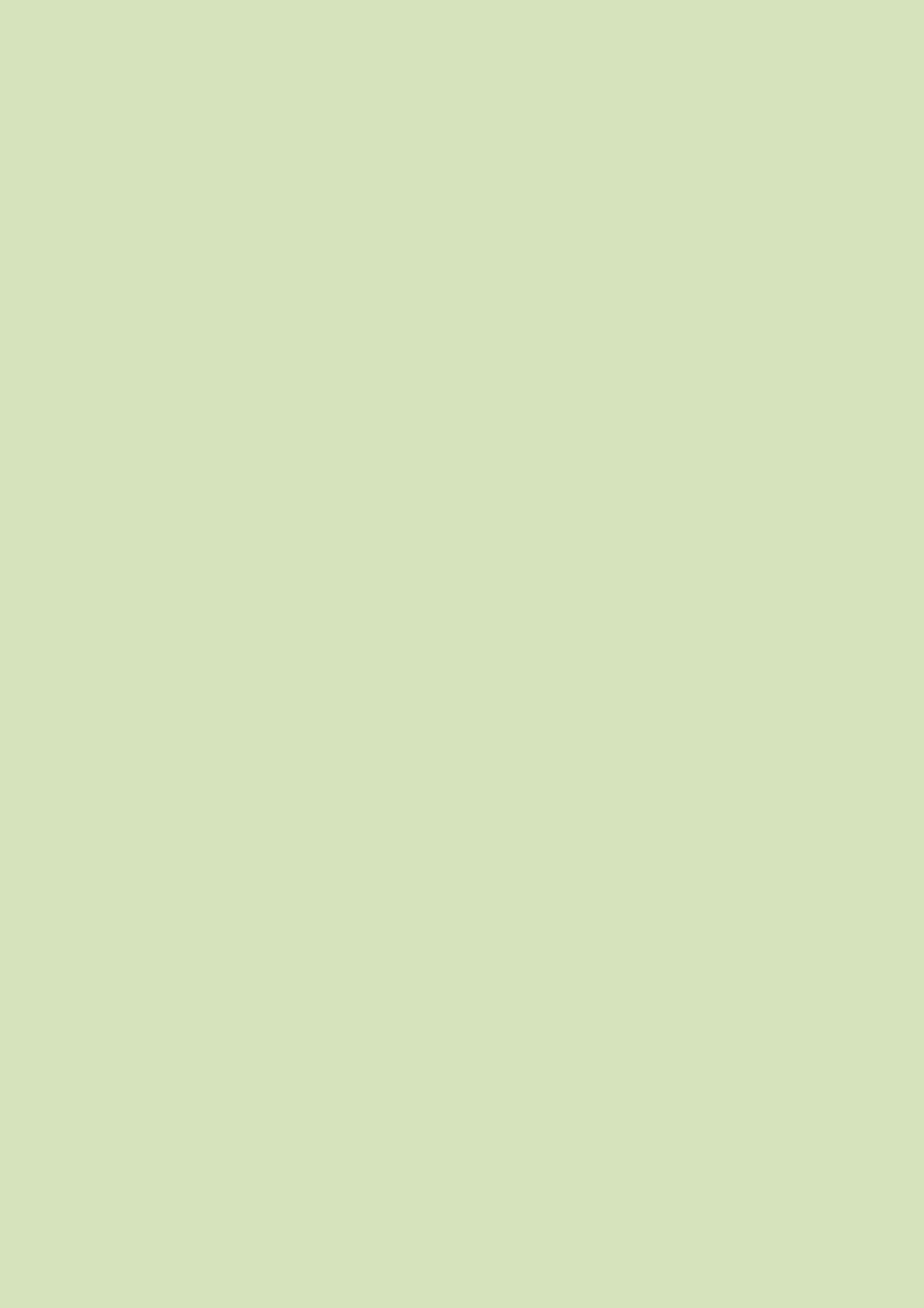## **Chapter III**

**Introduction of Social, General and Economic Sectors (Departments)**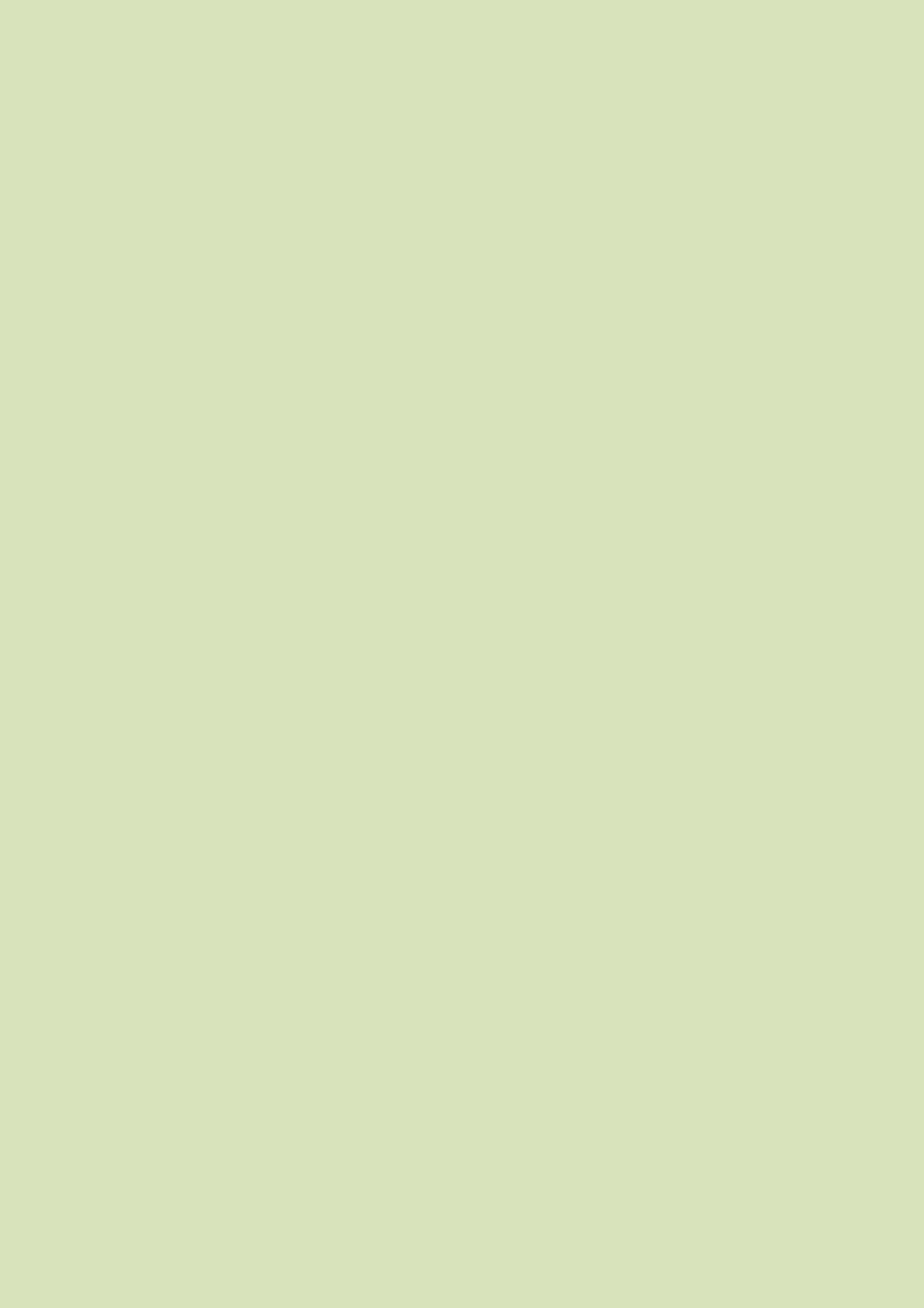### **CHAPTER III**

#### **Introduction of Social, General and Economic Sectors (Departments)**

The Jammu and Kashmir Reorganisation Bill, 2019 was introduced in the Parliament on 05 August 2019. The Jammu and Kashmir Reorganisation Act, 2019 received the assent of the President of India on 09 August 2019. The Act provides for the reorganisation of the then existing State of Jammu and Kashmir and for matters connected therewith or incidental thereto into two Union Territories (UT) namely UT of Jammu and Kashmir and UT of Ladakh.

In terms of the said Act, the then State of Jammu and Kashmir existed up to 30 October 2019 and was reconstituted as a Union Territory with effect from 31 October 2019. The accounts of erstwhile State have therefore been prepared for the period 01 April 2019 to 30 October 2019 and those of the UT of Jammu and Kashmir for 31 October 2019 to 31 March 2020.

The original budget for the year 2019-20 for the erstwhile State of Jammu and Kashmir was for the complete year i.e 01 April 2019 to 31 March 2020. However, due to the reorganisation which took place w.e.f 31 October 2019, the pre-actuals for seven months (01 April 2019 to 30 October 2019) as reflected in the demand for Grants 2020-21 as passed (March 2020) by the Parliament have been taken as the Budget Estimates for the period 01 April 2019 to 30 October 2019 in this Report.

In pursuance to Gazette of India, Extraordinary, Part (II), Section 3, Sub section (ii), S.O 3938 (E) dated 31 October 2019 and Section 74 of the Jammu & Kashmir Reorganisation Act, 2019 the Hon'ble President of India had authorised the expenditure for the period 31 October 2019 to 31 March 2020 out of the Consolidated Fund of the Union Territory (UT) of the Jammu and Kashmir which was approved by the Parliament in month of March 2020. The Annual Financial Statements (AFS) for the year 2020-21 in respect of U.T of Jammu & Kashmir recorded Budget Estimates/ Revised Estimates in respect of Union Territory of Jammu & Kashmir for five months which have been taken as Budget Estimates for period 31 October 2019 to 31 March 2020 in this chapter of the report.

#### **3.1 Budget Profile**

During the period 01 April 2019 to 30 October 2019, the erstwhile Jammu and Kashmir State incurred expenditure of  $\bar{\tau}$  58,569 crore against the budget estimate of  $\bar{\xi}$  52,158 crore. Further, during the period 31 October 2019 to 31 March 2020, the Union Territory of Jammu and Kashmir incurred expenditure of  $\bar{\tau}$  47,064 crore against the budget estimate of  $\bar{\xi}$  59,108 crore. The position of budget and expenditure of erstwhile State and the Union Territory of Jammu and Kashmir is shown in Table 3.1.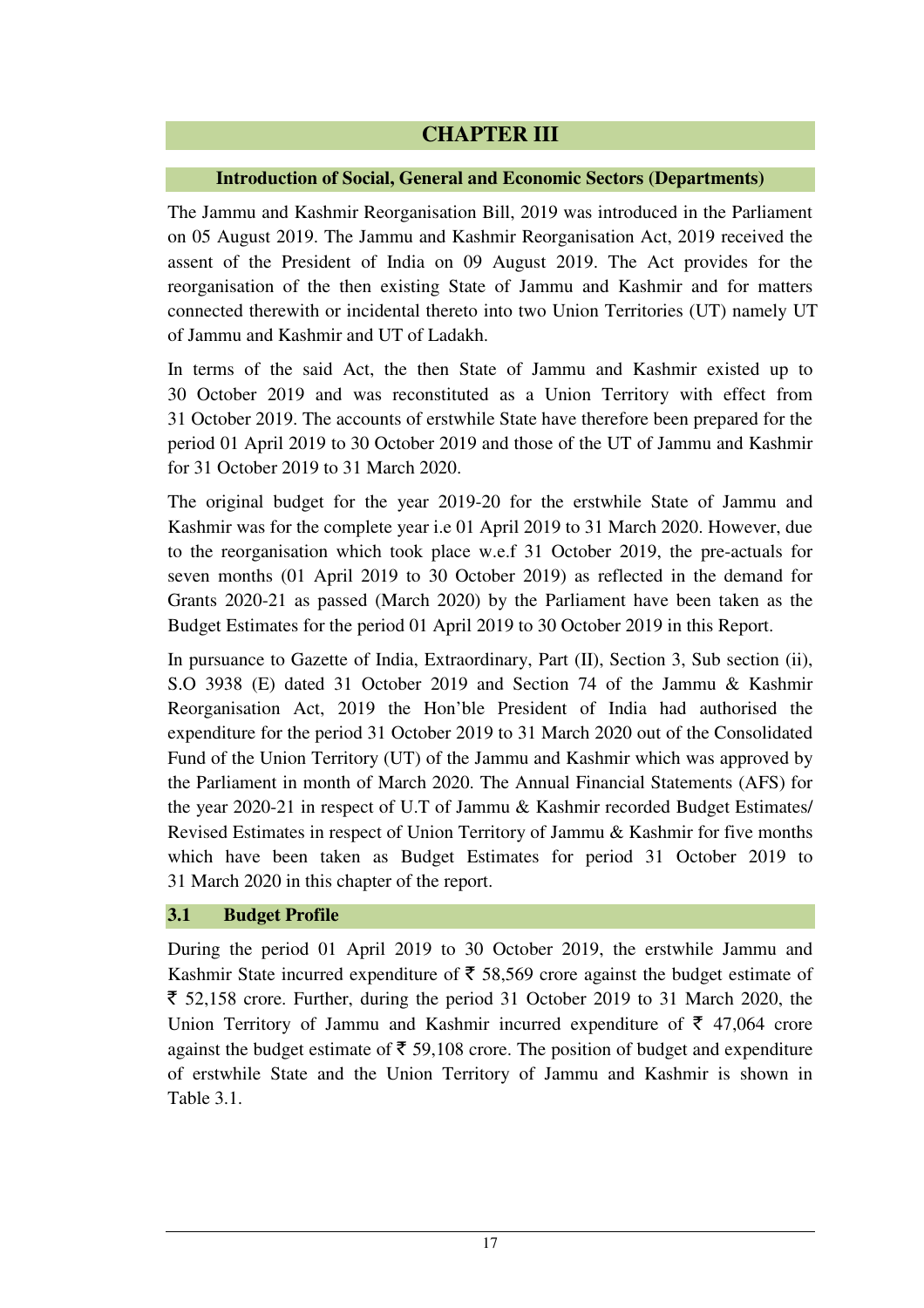**Table 3.1: Budget and Expenditure of the erstwhile Government of State of Jammu and Kashmir and UT of Jammu and Kashmir during the period 2019- 20.** 

| <b>Particulars</b>                                   | From 01.04.2019 to 30.10.2019<br>(Jammu and Kashmir State) |                | From 31.10.2019 to 31.03.2020 (UT of<br><b>Jammu and Kashmir</b> ) |                     |  |
|------------------------------------------------------|------------------------------------------------------------|----------------|--------------------------------------------------------------------|---------------------|--|
|                                                      | <b>Budget Estimates</b>                                    | <b>Actuals</b> | <b>Budget Estimates</b>                                            | <b>Actuals</b>      |  |
| <b>Revenue expenditure</b>                           |                                                            |                |                                                                    |                     |  |
| <b>General Services</b>                              | 11,920                                                     | 14,153         | 11,478                                                             | 9,384               |  |
| Social Services                                      | 8,953                                                      | 8,895          | 11,387                                                             | 8,615               |  |
| <b>Economic Services</b>                             | 7,298                                                      | 7,196          | 8,542                                                              | 4,721               |  |
| Grants-in-aid <sup>1</sup> and<br>contributions      |                                                            |                |                                                                    |                     |  |
| Total $(1)$                                          | 28,171                                                     | 30,244         | 31,407                                                             | 22,719              |  |
| <b>Capital expenditure</b>                           |                                                            |                |                                                                    |                     |  |
| Capital Outlay                                       | 5,889                                                      | 4,522          | 13,771                                                             | 5,422               |  |
| Loans and advances<br>disbursed                      | 12                                                         | 16             | 87                                                                 | 38                  |  |
| Repayment of Public<br>Debt <sup>2</sup>             | 14,176                                                     | 15,666         | 10,053                                                             | 13,149              |  |
| Contingency Fund                                     |                                                            |                |                                                                    |                     |  |
| <b>Public Accounts</b><br>disbursements <sup>3</sup> | 3,909                                                      | 8,163          | 3,791                                                              | 4,253               |  |
| Closing Cash balance                                 |                                                            | (42)           | -                                                                  | 1,482.28<br>(42.08) |  |
| Total $(2)$                                          | 23,987                                                     | 28,325         | 27,702                                                             | 24,345              |  |
| Grand Total $(1+2)$                                  | 52,158                                                     | 58,569         | 59,108                                                             | 47,064              |  |

**(**` **in crore)**

*(Source: Annual Financial Statements and Finance Accounts of the Government of erstwhile State of Jammu and Kashmir and UT of Jammu and Kashmir)* 

#### **3.2 Application of resources of the erstwhile State/ UT Government**

During the period 01 April 2019 to 30 October 2019, the total expenditure<sup>4</sup> of the erstwhile State of Jammu and Kashmir was  $\bar{\tau}$  34,782 crore. During this period, the Capital Outlay constituted 13 *per cent* of total expenditure. During the period 31 October 2019 to 31 March 2020 the expenditure of Union Territory of Jammu and Kashmir was  $\bar{\tau}$  28,179 crore and Capital Outlay constituted 19 *per cent* of total expenditure.

#### **3.3 Funds transferred directly to Government Departments of the erstwhile State/ UT**

During the period 01 April 2019 to 30 October 2019, various Ministries/ Departments of the Central Government released  $\bar{\tau}$  349.66 crore directly to various Government departments of the erstwhile State of Jammu & Kashmir. Ministries/ Departments of the Central Government released  $\bar{\tau}$  335.54 crore directly to the various Departments of the Union Territory Government of Jammu and Kashmir during the period from 31 October 2019 to 31 March 2020.

Thus, Government of India (GoI) transferred total  $\bar{\tau}$  685 crore *(Appendix 3.1.1)* directly to various Government Departments of erstwhile State/ UT without routing

<sup>1</sup> Grants-in-aid paid by the State Government is included in the General, Social and Economic Services.

 $\overline{2}$ Includes transactions under ways and means advances and overdraft.

<sup>3</sup> Actuals exclude transactions of investment of cash balance and departmental cash balance.

<sup>4</sup> Total expenditure includes revenue expenditure, capital outlay and disbursement of loans and advances.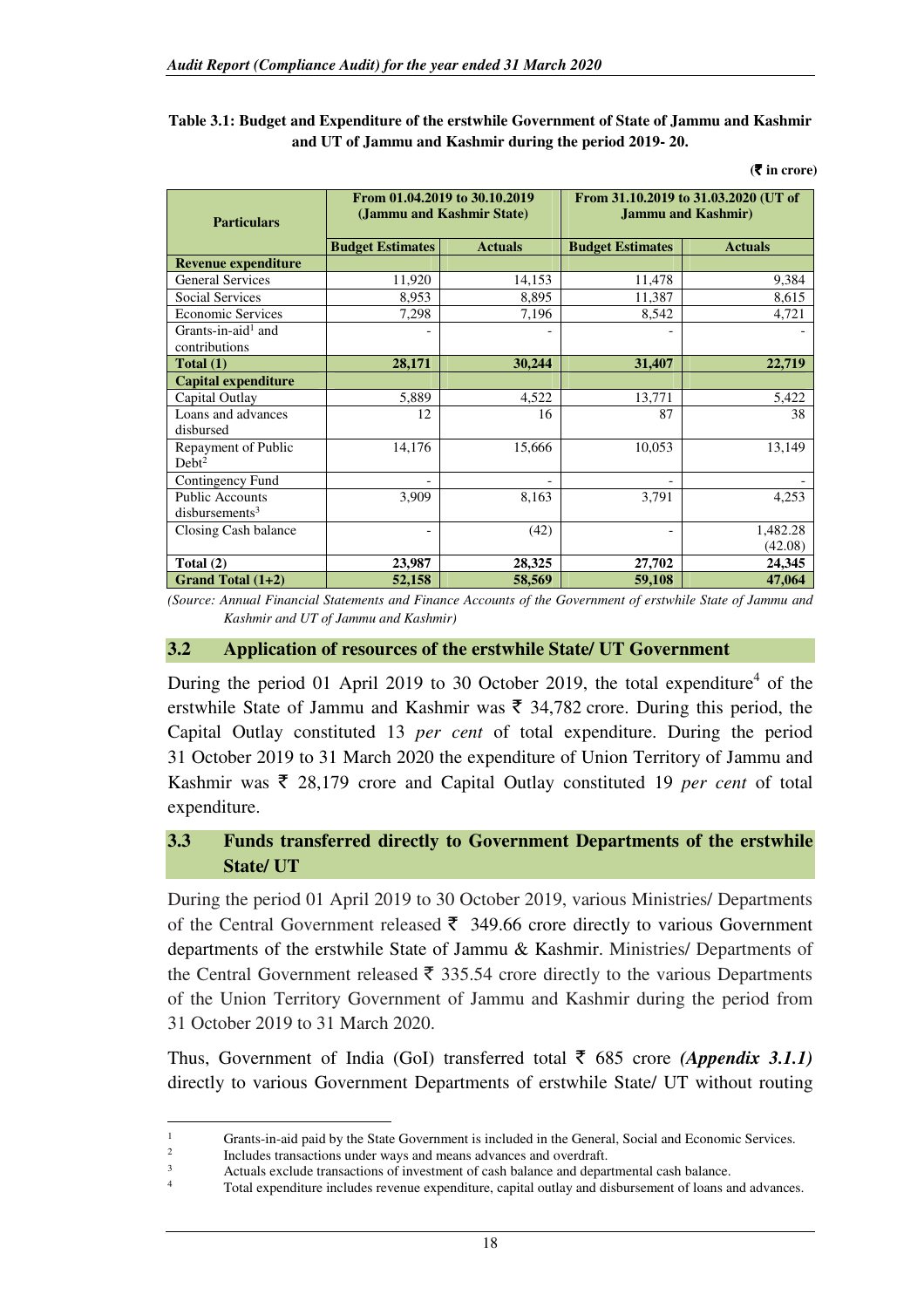these through the erstwhile State/ UT Budget during the year 2019-20. Consequently, these amounts remained outside the Budgetary and Accounting system of the erstwhile State/ UT Government during the year.

#### **3.4 Grants-in-aid from Government of India**

The grants-in-aid received from Government of India during 2019-20 is depicted in Table 3.2.

|                                                                                         |                                                                                    | $(3\overline{5})$ in crore)                                   |
|-----------------------------------------------------------------------------------------|------------------------------------------------------------------------------------|---------------------------------------------------------------|
| <b>Particulars</b>                                                                      | From 01.04.2019 to<br>30.10.2019 (Erstwhile)<br><b>Jammu and Kashmir</b><br>State) | From 31.10.2019 to<br>31.03.2020 (UT of Jammu<br>and Kashmir) |
| Non-Plan Grants                                                                         |                                                                                    |                                                               |
| Grants for Centrally Assisted State Plan Schemes/<br><b>Centrally Sponsored Schemes</b> | 4,181                                                                              | 3,407                                                         |
| Grants for Central and Centrally Sponsored Plan<br><b>Schemes</b>                       |                                                                                    |                                                               |
| Finance Commission Grants (Post Devolution<br>Revenue Deficit Grant)                    | 8,249                                                                              |                                                               |
| <b>Grant for Rural Local Bodies</b>                                                     | 1,220                                                                              |                                                               |
| <b>Grant for Urban Local Bodies</b>                                                     | 174                                                                                |                                                               |
| Grant-in-aid for State Disaster                                                         | 405                                                                                |                                                               |
| Other transfers/ Grants to States/ Union Territories<br>with Legislature                | 382                                                                                | 11,784                                                        |
| Compensation for loss of revenue arising out of<br>implementing of GST                  | 1,032                                                                              | 1,247                                                         |
| <b>Total</b>                                                                            | 15,643                                                                             | 16,438                                                        |
| Revenue Receipts                                                                        | 30,052                                                                             | 22,557                                                        |
| Percentage of total grants to Revenue Receipts                                          | 52                                                                                 | 73                                                            |

 *(Source: Finance Accounts of respective years)* 

During the period 01 April 2019 to 30 October 2019, the Government of erstwhile State of Jammu and Kashmir received  $\bar{\tau}$  15,643 crore as Grants-in-Aid from Government of India which accounts for 52 *per cent* of revenue receipts. During the period 31 October 2019 to 31 March 2020, the Government of Union Territory of Jammu and Kashmir received  $\bar{\tau}$  16,438 crore as Grants-in-aid from Government of India which accounts for 73 *per cent* of Revenue receipts during the period.

#### **3.5 Audit process**

The audit process starts with the risk assessment of various Departments, Autonomous Bodies, Schemes/ Projects which takes into account the criticality/ complexity of activities, level of delegated financial powers, internal controls and concerns of stakeholders and previous audit findings. Based on this risk assessment, the frequency and extent of audit are decided and an Annual Audit Plan is formulated.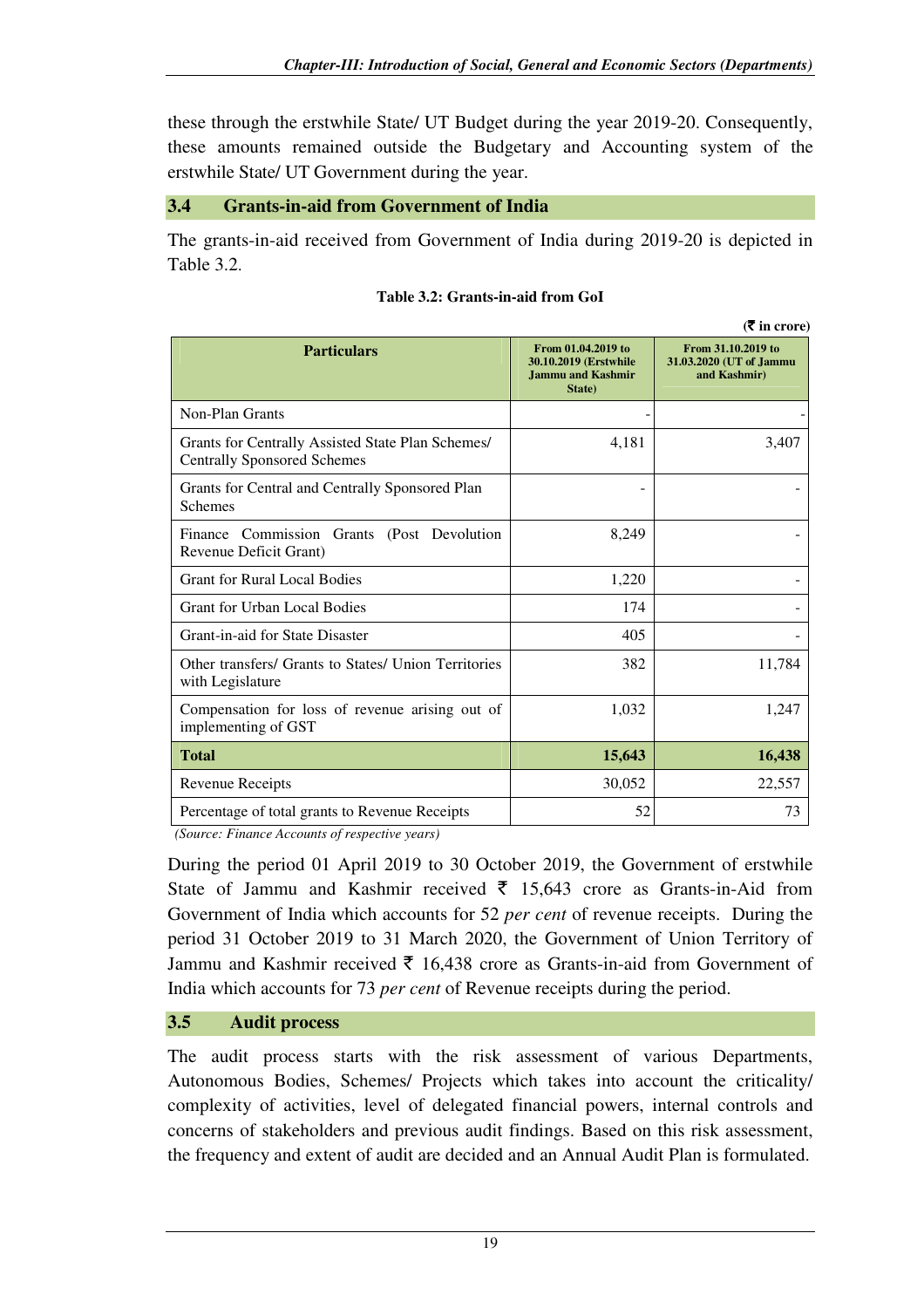After completion of audit, an Inspection Report containing the audit findings is issued to the Head of the Office with a request to furnish replies within one month. On receipt of replies, audit findings are either settled or further action for compliance is advised. Important audit observations pointed out in these Reports are processed for inclusion in the Audit Reports of the Comptroller and Auditor General of India (C&AG). The audit findings incorporated in the Audit Report are based on test-check only of the transactions of the Government of Jammu and Kashmir.

During 2019-20, out of 5,634 Drawing and Disbursing Officers (DDOs) compliance audit of 847 was planned and audit of 617 DDOs of the State/ UT was conducted. Out of 502 units of 113 autonomous bodies (ABs) in the erstwhile state of J&K, audit of  $45$  units was planned while audit of  $83$  units<sup>5</sup> was conducted by the Office of the Principal Accountant General (Audit), Jammu & Kashmir.

#### **3.6 Response of Government to Audit Report Paragraphs**

In the last few years, Audit has reported on several significant deficiencies in implementation of various programmes/ activities as well as on the quality of internal controls in selected departments which have a negative impact on the success of programmes and functioning of the departments. The focus was on auditing specific programmes/ schemes in order to offer suitable recommendations to the Executive for taking corrective action and improving service delivery to the citizens.

The draft audit paragraphs proposed for inclusion in the Report of the Comptroller and Auditor General of India are forwarded by the Principal Accountant General (Audit) to the Principal Secretaries/ Secretaries of the Department concerned drawing their attention to the audit findings and requesting them to send their response within six weeks. The fact of non-receipt of replies from the Departments/ Government is invariably indicated at the end of such paragraphs included in the Audit Report. Six compliance paragraphs to be included in the Report of the Comptroller and Auditor General of India on Social, General and Economic Sectors (Departments) for the year ended 31 March 2020 were sent to the Principal Secretaries/ Secretaries of the respective departments. Out of six compliance paras, the replies of Government to five compliance paras were awaited (October 2021).

#### **3.7 Response of Government to Compliance Audit Reports**

The hand book of instructions for speedy settlement of audit observations/ inspection reports (IRs) issued by the Government (Finance Department) provides for prompt response by the Executive to IRs issued by the Principal Accountant General (Audit) to ensure remedial/ rectification action in compliance with the prescribed rules and procedures. The heads of auditee offices and their controlling administrative Departments are required to comply with the observations contained in the inspection reports IRs and rectify the defects and report their compliance to the Principal Accountant General (Audit).

5

<sup>70</sup> units (including Ladakh) for the period 01.04.2019 to 30.10.2019 and 13 units (excluding Ladakh) for the period 31.10.2019 to 31.03.2020.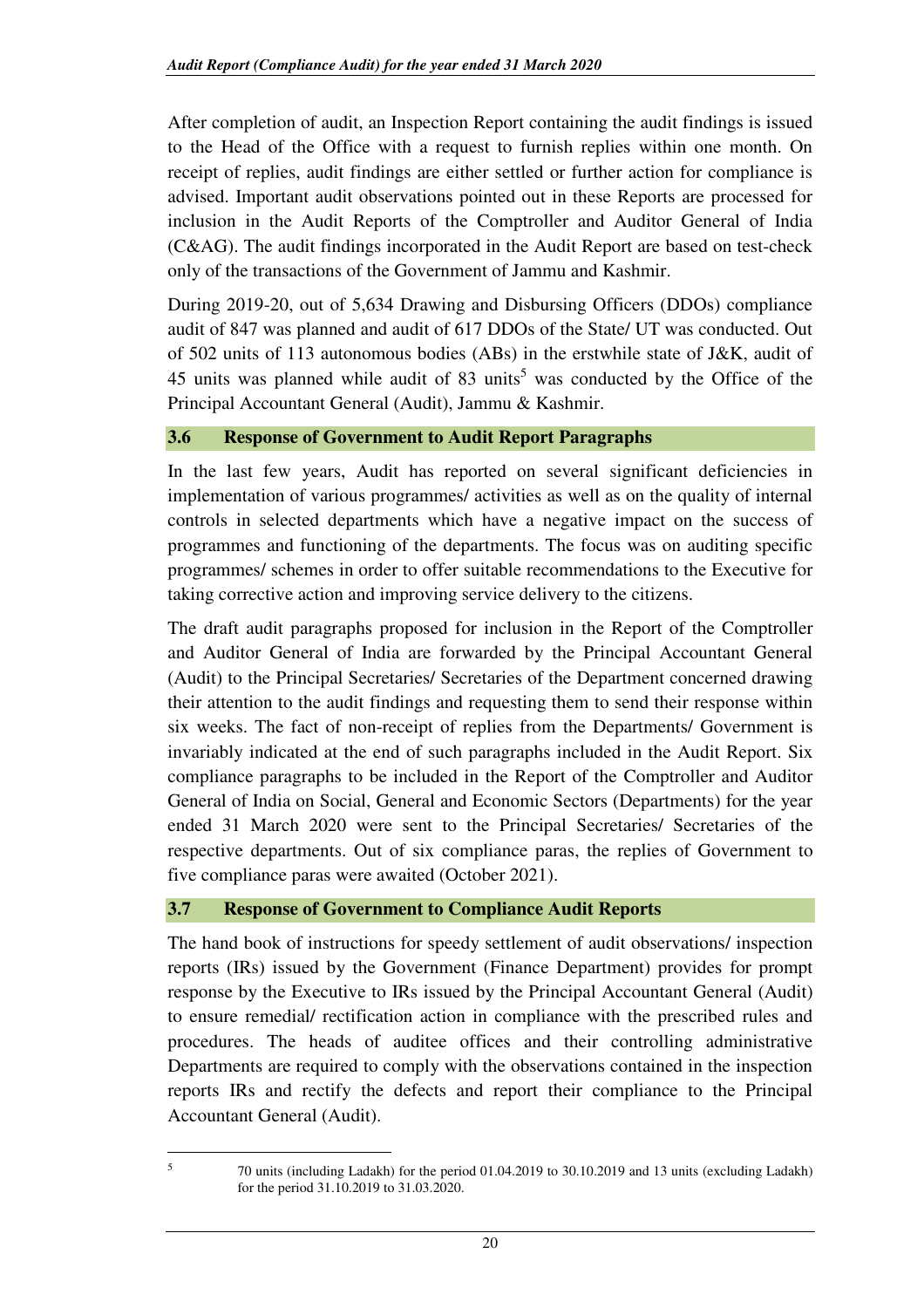Based on the results of test audit, 52,780 audit observations<sup>6</sup> contained in 11,924 IRs were outstanding for settlement as on 31 March 2020 as given in Table 3.3.

| Name of            | <b>Opening Balance</b> |        | <b>Additions during the</b> |                                                    | <b>Settled during the</b> |                                                    | <b>Closing Balance</b>     |        |
|--------------------|------------------------|--------|-----------------------------|----------------------------------------------------|---------------------------|----------------------------------------------------|----------------------------|--------|
| <b>Sector</b>      | $(01$ April 2019)      |        | vear 2019-20                |                                                    | vear 2019-20              |                                                    | $(31 \text{ March } 2020)$ |        |
|                    | No. of                 | No. of | No. of                      | No. of                                             | No. of                    | No. of                                             | No. of                     | No. of |
|                    |                        |        |                             | <b>Inspection Paragraphs Inspection Paragraphs</b> |                           | <b>Inspection Paragraphs Inspection Paragraphs</b> |                            |        |
|                    | <b>Reports</b>         |        | <b>Reports</b>              |                                                    | <b>Reports</b>            |                                                    | <b>Reports</b>             |        |
| Social Sector      | 5.584                  | 26,792 | 455                         | 4,258                                              | 99                        | 1.065                                              | 5.940                      | 29.985 |
| $(Non-PSUs)$       |                        |        |                             |                                                    |                           |                                                    |                            |        |
| General            | 1.717                  | 5,687  | 76                          | 477                                                | 60                        | 459                                                | 1,733                      | 5,705  |
| Sector (Non-       |                        |        |                             |                                                    |                           |                                                    |                            |        |
| PSU <sub>s</sub> ) |                        |        |                             |                                                    |                           |                                                    |                            |        |
| Economic           | 4.230                  | 17.044 | 250                         | 1,733                                              | 229                       | 1,687                                              | 4,251                      | 17.090 |
| Sector (Non-       |                        |        |                             |                                                    |                           |                                                    |                            |        |
| PSU <sub>s</sub> ) |                        |        |                             |                                                    |                           |                                                    |                            |        |
| <b>Total</b>       | 11,531                 | 49,523 | 781                         | 6,468                                              | 388                       | 3,211                                              | 11,924                     | 52,780 |

**Table 3.3: Details showing the Audit observations outstanding at the end of 31 March 2020** 

The pendency of large number of paragraphs indicates lack of adequate response of the Government Departments to Audit. The Government may look into this matter and revamp the system to ensure proper response to the audit observations from the Departments in a time-bound manner.

Further, no Audit Committee was constituted during 2019-20. The respective Departments may constitute Audit Committees, hold its meetings and monitor the progress of settlement of paragraphs.

## **3.8 Follow-up on Audit Reports**

## **3.8.1 Non-submission of** *suo-motu* **Action Taken Notes**

To ensure accountability of the Executive to issues dealt with in various Audit Reports, the Government (Finance Department) issued instructions in June 1997 to the administrative departments to furnish *suo-motu* Action Taken Notes (ATNs) to the Public Accounts Committee (PAC)/ Committee on Public Undertakings (COPU) on all the audit paragraphs featuring in the Audit Reports, irrespective of whether these are taken up for discussion by these Committees or not. These ATNs are to be submitted to these Committees duly vetted by the Principal Accountant General (Audit) within a period of three months from the date of presentation of Audit Reports in the Legislature.

It was, however, noticed that out of 561 audit paragraphs featuring in the Civil Chapters of Audit Reports from 2000-01 to 2018-19, *suo-motu* ATNs in respect of 275 audit paragraphs had not been received up to 31 October 2021.

 6

The figures include those of the UT of Ladakh.